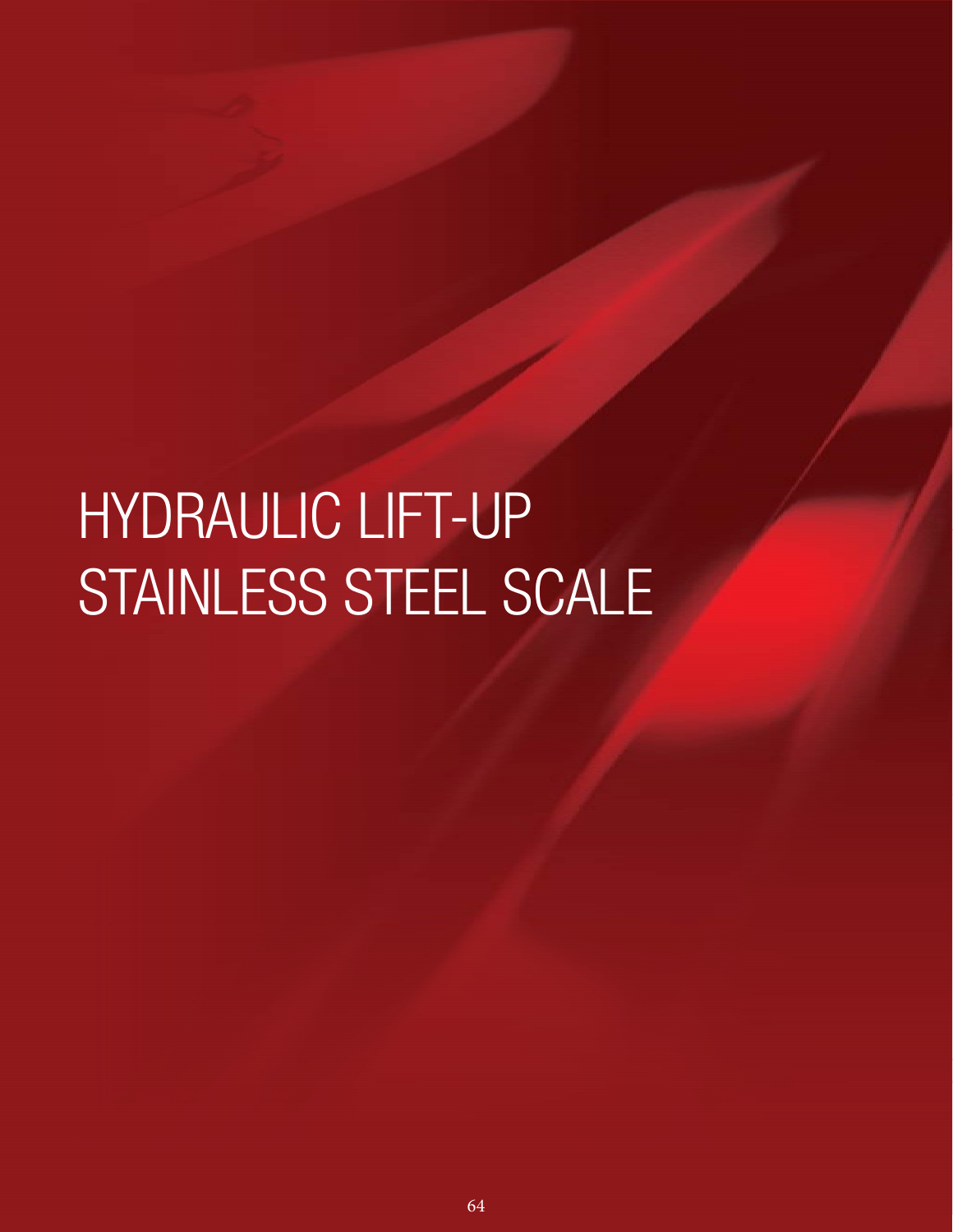#### **INSCALE**

# HYDRAULIC LIFT-UP STAINLESS STEEL SCALE S



ſe

With hydraulic manual diamond-tread top lifts for easy cleaning and NEMA 4X W watertight stainless steel junction box, the Quick Clean Lift Top Stainless Steel w Floor Scale is redefining washdown scales. F

### SIZES AVAILABLE

- 3' x 3' 5K Capacity
- 4' x 4' 5K and 10K Capacity
- 5' x 5' 5K and 10K Capacity

# 1 (800) 230-0120 Contact@inscaleusa.com CAGE Code 07GT5

contact@inscaleusa.com

www.inscaleusa.com

Nationwide Dealer Network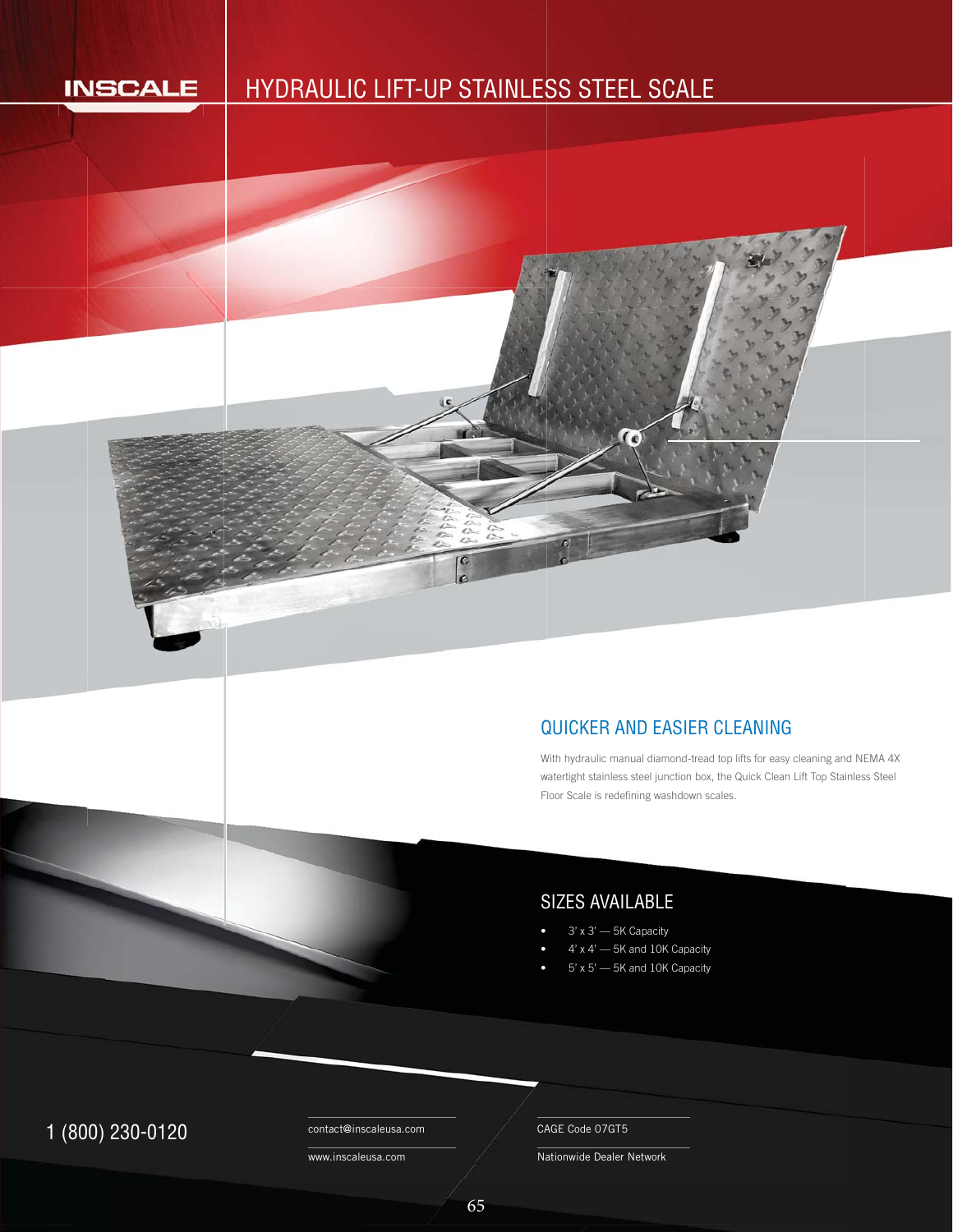

#### **OVERVIEW**

Hydraulic manual top lifts for easy washdown 304 construction with safety diamond tread plate deck NEMA 4X watertight stainless steel junction box Side access to junction box to minimize water access Four NTEP certified laser welded and sealed IP68 stainless steel load cells Load cell capacity is 2X the scale capacity for a 200% overload protection Four adjustable stainless steel ball capture support feet Factory pre-calibrated for quick setup

#### **SPECIFICATIONS**

4'x4' option has single lift door, 5'x5' option has double lift doors

Material: Washdown stainless steel Overload Protection: 200% IP Rating: IP65 to IP69K Indicator: T900 (Repel upgrade available) Power: AC/DC Capacity: 2,000 lbs to 10,000 lbs Cable Length: 20' heavy duty stainless steel shielded cable

Warranty: 1 year limited on electronics ; 2 year limited on platform



#### FEATURES & OPTIONS

Four adjustable stainless steel ball capture support feet 20' heavy duty stainless steel shielded cable Four NTEP certified laser welded and sealed IP68 stainless steel load cells NEMA 4X watertight stainless steel junction box Additional Options Access ramps Bumper guards Indicator upgrade Lable/Table printer Indicator floor stand Scoreboard/Remote Display Data logging software Pit Frames

#### BUILT RIGHT. BUILT TO LAST.

We stand behind our products. INSCALE products come with a 3-Year Warranty from the date of original purchase on defects in material and workmanship for all INSCALE products properly installed by an authorized distributor under normal use and maintenance. We carry all standardized replacement parts for our bases.

contact@inscaleusa.com

www.inscaleusa.com

INDIANA SCALE COMPANY